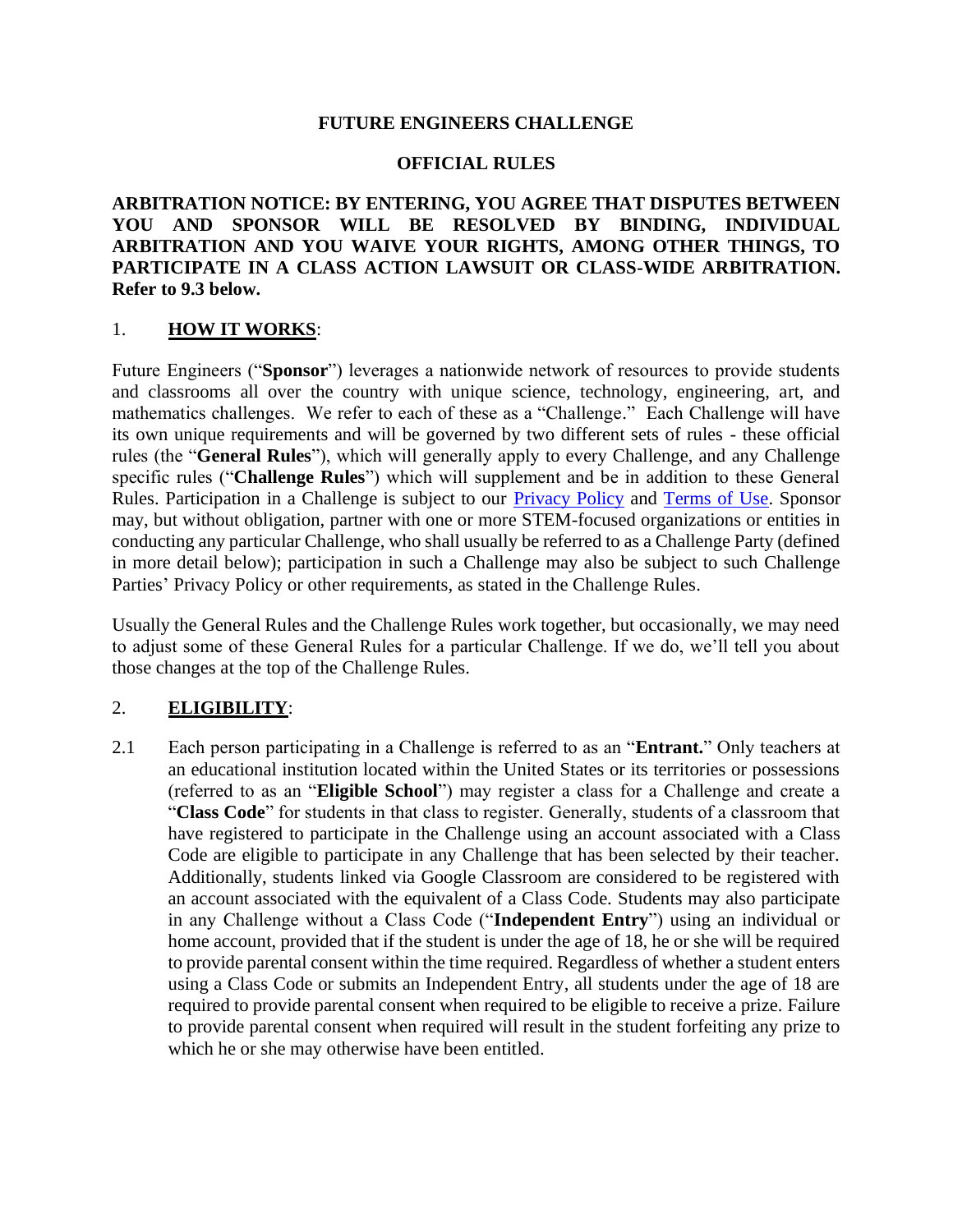Because of the educational nature of the Challenges, certain Challenges may only be open to specific peer groups (for example, students of the same grade level, or students of the same school district). Some Challenges may be open-ended skills challenges which do not offer prizes. Challenges with "**Additional Eligibility Requirements**" will be identified in the applicable Challenge Rules.

## 3. **TIMING**:

3.1 Challenges will have specific deadlines by when Submissions (defined below), related material, required documentation, or requirements must be met. Each Challenge will begin and end on specific dates as set forth in the applicable Challenge Rules. All Entrants will be required to submit their entries and any other required documentation by the dates and times set forth in the Challenge Rules or may be disqualified.

## 4. **HOW TO ENTER**:

- 4.1 Generally, Challenges will require the preparation of a STEM based project ("**Submission**"). Submissions includes all content and designs authored in connection with the Challenge but expressly exclude all personal information and educational records of the entrants. Details, deadlines, and specifics relating to any particular Challenge will be as stated in the applicable Challenge Rules. Unless otherwise stated in the Challenge Rules, all Submissions must be uploaded to the platform by 11:59:59 p.m. PT on the close date for the Challenge or Midnight on the applicable Challenge Window, depending upon the Challenge Rules. All Submissions must meet the Submission Criteria described in the applicable Challenge Rules. Submissions may be uploaded by the student or by the applicable teacher if the Submission is connected to a Class Code.
- 4.2 There is a limit of one (1) Submission per person or group (or team) (depending on the Challenge Rules). If it is discovered that any person has attempted to: (a) submit more than one (1) Entry per person or group (depending on the Challenge Rules) and/or (b) use (or attempt to use) multiple or fraudulent names, identities and/or more than one (1) email address to enter the Challenge; then he/she/they may be disqualified from the Challenge. Each team member of a winning group will be required to provide parental consent within the time specified in order for a prize to be awarded to such team member. the Sponsor reserves the right not to award a prize to an Entrant or to an entire team, if their Submission or such Entrant or any team member(s) is/are found to be ineligible or noncompliant in any respect. In whole or in part unsuccessful, exploitational, fraudulent, misleading, harmful, non-functioning, invalid, non-compliant, or incomplete Entries in whole or in part, or those not deemed to be submitted in good faith, may be disqualified.
- 4.3 All Submissions are subject to verification. Proof of receipt does not constitute proof of eligibility for the Challenge. Sponsor reserves the right, in its sole discretion, to require proof of identity and/or eligibility (in a form acceptable to the Sponsor – including, without limitation, government issued photo identification) to participate in this Challenge and/or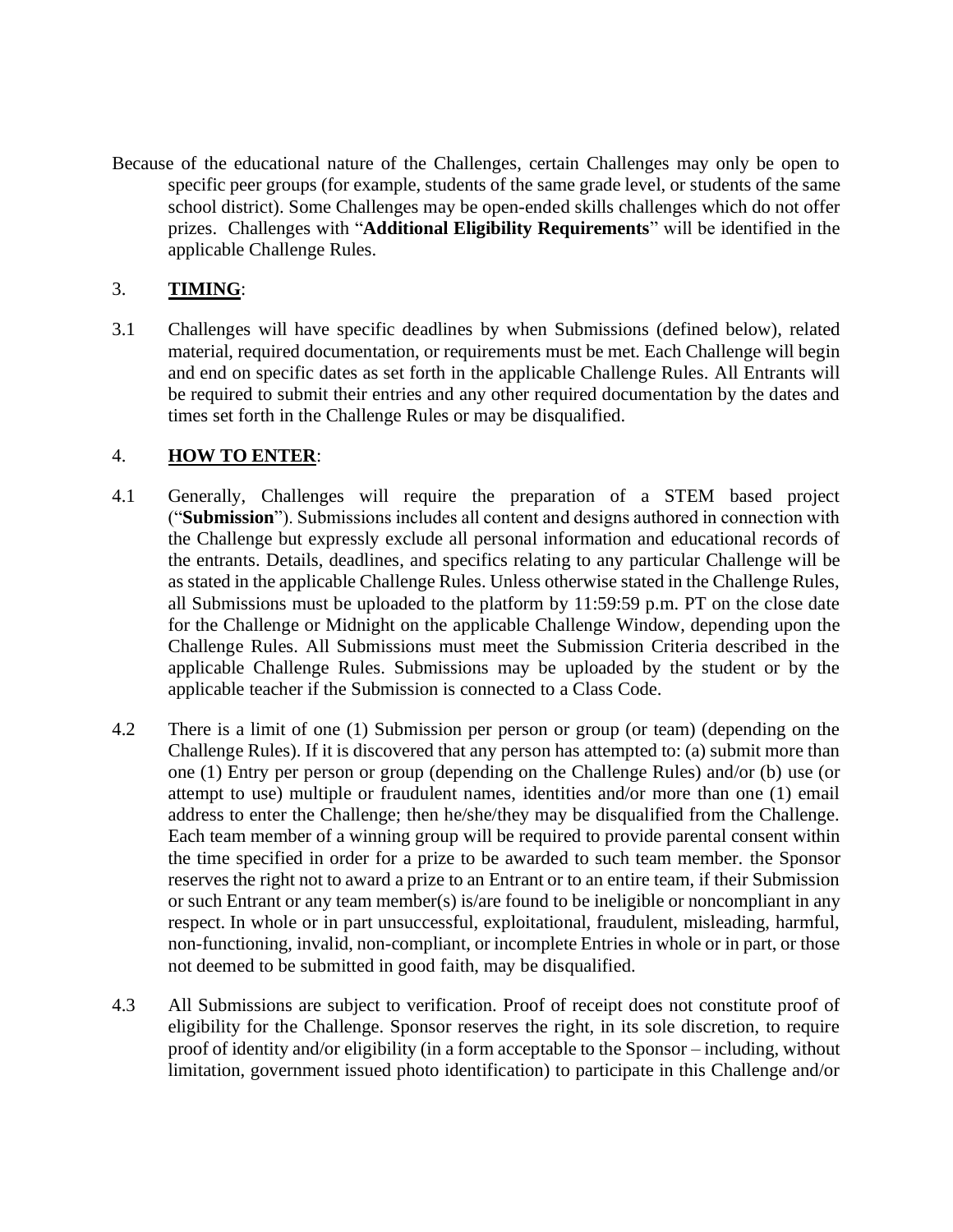be awarded a prize. Failure to provide such proof to the satisfaction of the Sponsor in a timely manner may result in disqualification.

4.4 Each Entry (and each individual component thereof) must conform to the Guidelines and Restrictions below and that the Sponsor, in its sole discretion, may remove any Entry and disqualify any Entrant from a Challenge if it believes, in its sole discretion that the Entry fails to conform to the Guidelines and Restrictions and/or any other provision of these General Rules and/or specific Challenge Rules.

### 5. **GUIDELINES AND RESTRICTIONS**:

- 5.1 The Submission must conform to the following guidelines and restrictions (all as determined by the Sponsor in its sole and absolute discretion):
	- **The Submission must be in English;**
	- The Submission cannot have been submitted previously in a promotion of any kind or displayed publicly through any means. The Submission must not include any identifiable information of a third party such as name, address, phone number or email address;
	- The Submission must not contain material that violates or infringes another's rights, including, but not limited to, privacy, publicity or intellectual property rights, or that constitutes copyright infringement or trade-mark infringement;
	- The Submission must not disparage the Sponsor, any Challenge Party, a judge, or any other person or party;
	- The Submission must not contain highly sensitive messages, religious or political messages, advertising or solicitations;
	- The Submission must not contain text, images or artwork not created by Entrant, or text, images, or artwork over which Entrant does not have specific rights to submit in a Challenge;
	- The Submission must not contain material that Sponsor deems to be inappropriate, indecent, obscene, hateful, tortuous, defamatory, slanderous, or libelous;
	- The Submission must not contain swear words or other coarse language;
	- The Submission must not contain material that Sponsor deems to promote cruelty, bigotry, racism, hatred or harm against any animal, group or individual or to promote discrimination based on race, gender, religion, nationality, disability, gender, sex, sexual identity or sexual orientation, or age;
	- The Submission may not include any personal information, name, or likeness, of any person under the age of 13 unless that person's parent or legal guardian has executed a written consent (prior to prize award if applicable);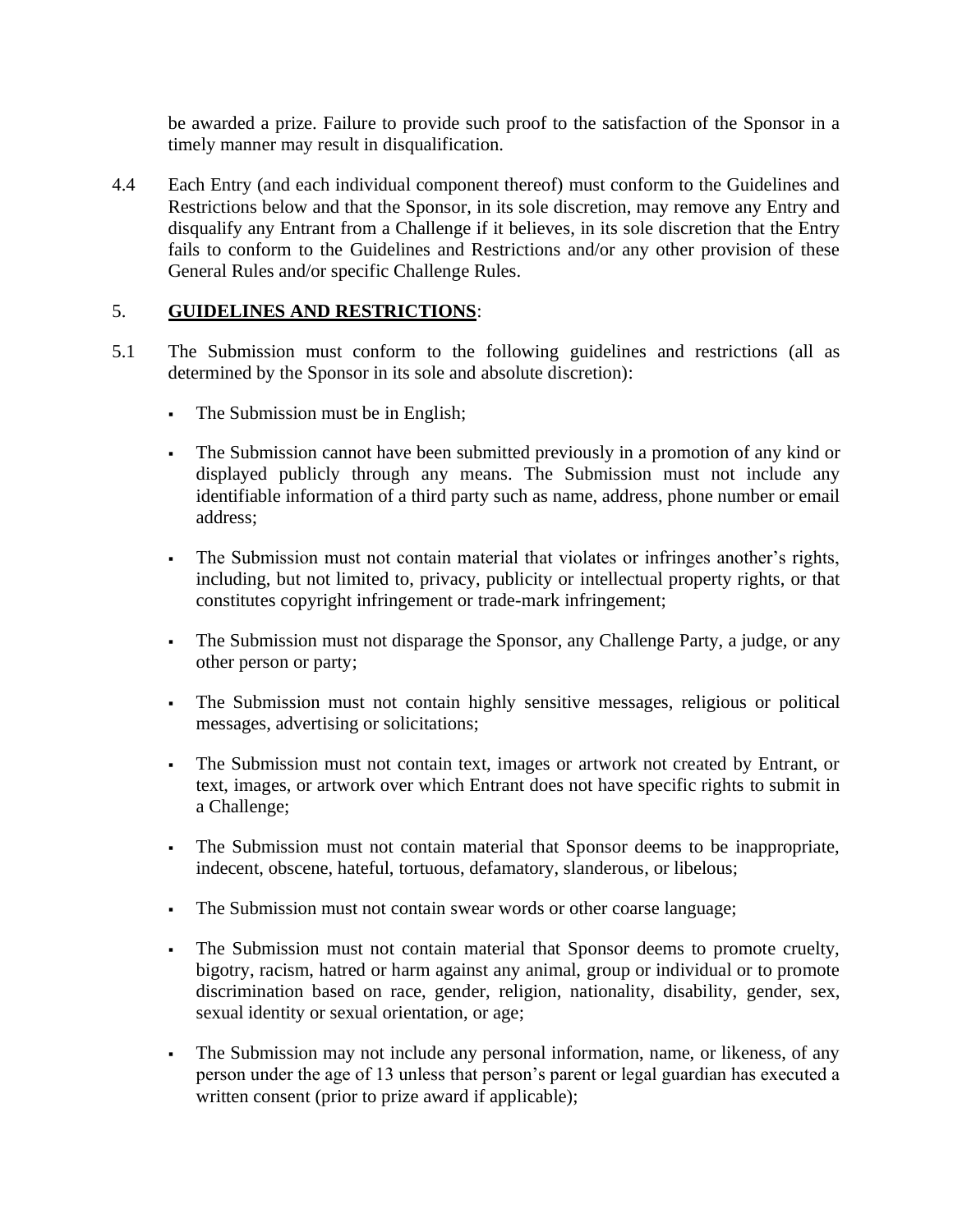- The Submission must not contain material that is unlawful, in violation of, or contrary to the laws or regulations in any jurisdiction where Submission is created.
- Without limiting the foregoing, a Submission and Entrant will be disqualified if Sponsor believes the Submission, or any part thereof, is not in the spirit of these General Rules, the Challenge Rules, the Challenge itself or any part thereof, or will have a detrimental impact on the Challenge, the Sponsor, any Challenge Party, judge or promotion partner, or any of Sponsor's or promotion partner's reputation, brands, products or services. Furthermore, if a Submission for any reason whatsoever, is or contains content that is unpleasant, distasteful, nasty, misleading, inaccurate, derogatory, or otherwise inappropriate (in Sponsor's absolute sole discretion), Sponsor reserves the absolute and unrestricted right to disqualify such Submission and disqualify the Entrant, as applicable.

### 5.2 **THE DECISION REGARDING THE APPROPRIATENESS OF THE CONTENT OF ALL SUBMISSIONS SHALL BE AT THE SOLE DISCRETION OF THE SPONSOR.**

- 5.3 **BY SUBMITTING A SUBMISSION, YOU AGREE THAT THE SUBMISSION (AND EACH INDIVIDUAL COMPONENT THEREOF) COMPLIES WITH ALL CONDITIONS STATED IN THESE GENERAL RULES AND THE CHALLENGE RULES.**
- 5.4 **THE RELEASEES (AS DEFINED BELOW) WILL BEAR NO LEGAL LIABILITY REGARDING THE USE OF YOUR SUBMISSION(S) (OR ANY COMPONENT THEREOF) BY, OR ON BEHALF OF, THE SPONSOR. THE RELEASEES (DEFINED BELOW) SHALL BE HELD HARMLESS BY YOU IN THE EVENT IT IS SUBSEQUENTLY DISCOVERED THAT YOU HAVE DEPARTED FROM OR NOT FULLY COMPLIED WITH ANY OF THESE RULES.**
- 5.5 The Sponsor and/or its designated moderator (the "**Reviewer**") reserves the right to remove personally identifiable information from a Submission, and reserves the right but not the obligation, in their sole discretion, to edit or modify any Entrant's Submission (or a component thereof), or to request an Entrant to modify, edit and/or re-submit his or her Submission (or a component thereof), in order to ensure that the Submission complies with the Privacy Policy, these Rules or Challenge Rules, or for any other reason. For greater certainty, the Reviewer reserves the right, in its sole discretion and at any time during the Challenge, to modify, edit or remove any Submission (or a component thereof), or to request an Entrant to modify or edit his or her Submission, or to edit if a complaint is received with respect to the Submission, or for any other reason.
- 5.6 By participating in the Challenge, each Entrant warrants and represents that: (i) his/her Submission(s) (and each component thereof) is original to him/her; and (ii) Entrant has all other rights, licenses, permissions and consents necessary to the Submission and its entry into the Challenge, to grant all of the rights granted to the Sponsor (and any other Challenge Party as defined below) and/or the use by them of the rights granted by Entrant, in whole or in part, does not and will not give rise to any alleged or actual claims, disputes, actions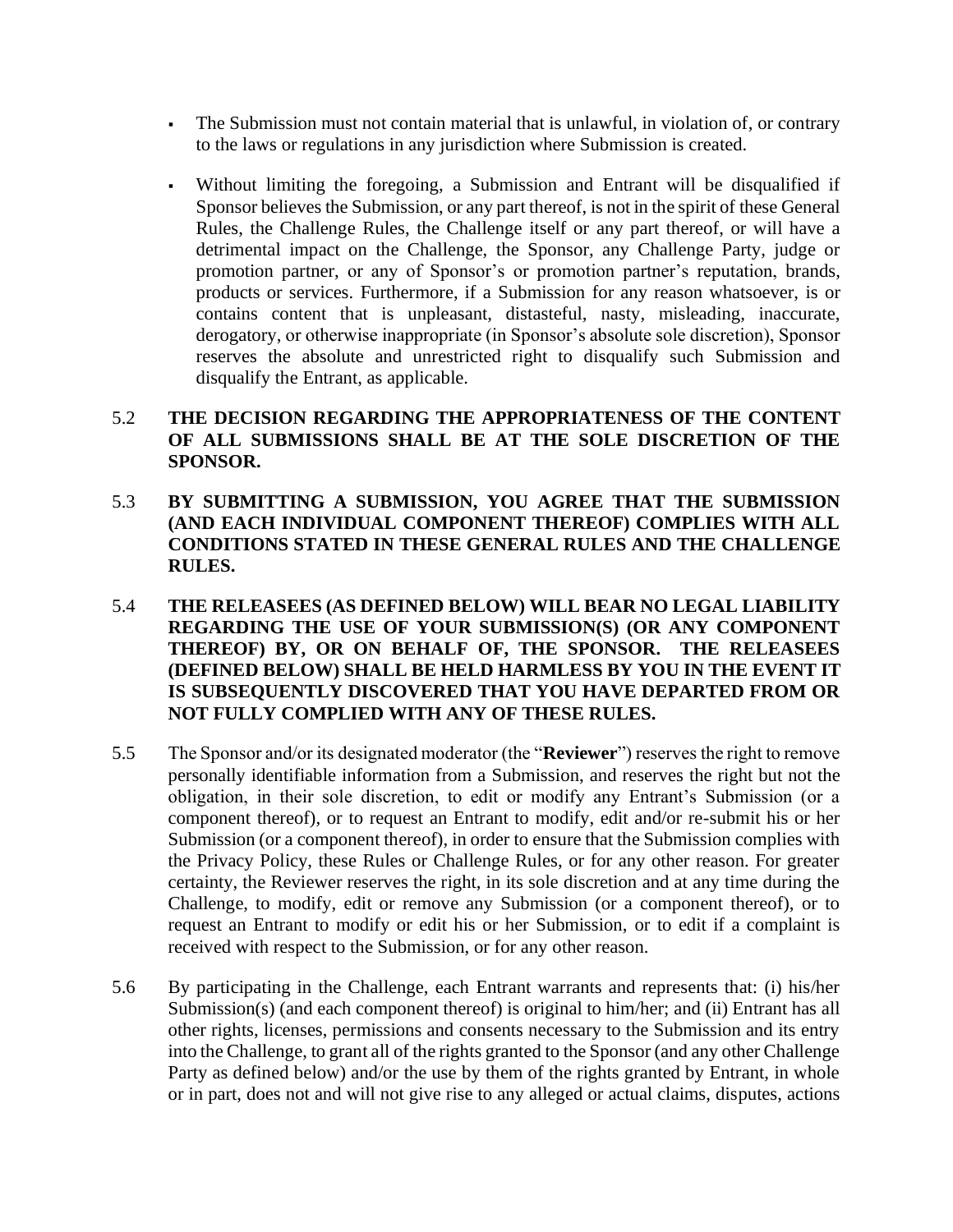or liabilities, including but not limited to those for disputes or payment of any kind, approval rights, or any rights of participation, attribution, or any other fees, costs, or expenses, arising out of the Submission, use, exhibition and/or any other use or exploitation of the Submission, in whole and in part, the use thereof by the Sponsor.

5.7 By entering the Challenge and submitting a Submission, each Entrant: (i) to the extent permitted under applicable laws, grants to the Sponsor, in perpetuity, a non-exclusive license to publish, display, reproduce, modify, edit, use in composite form, or otherwise use his/her Submission (excluding personal information), in whole or in part, for advertising or promoting the Challenge or for any other reason or purposes; (ii) waives all moral rights in and to his/her Submission in favor of the Sponsor to the fullest extent permitted by law; and (iii) agrees to release and hold harmless the Releasees (defined below) from and against any and all actions, claims and liabilities based on publicity rights, defamation, invasion of privacy, copyright infringement, trade-mark infringement or any other intellectual property related cause of action that relate in any way to the Submission.

## 6. **CONSENT:**

- 6.1 Sponsor reserves the right to accept and to judge all eligible Submissions; however, Entrants under the age of 18 will be required to provide parental consent in order to receive a prize. Parental consent must be obtained for entrants under 18 that are not using a Class Code to enter prior to participating in any Challenge.
- 6.2 Parental consent will be collected when required by each Eligible School for Entrants under the age of 18 using a Class Code or directly by Future Engineers from the parent or guardian of any Entrant entering a Challenge without a Class Code.
- 6.3 Failure to provide a consent form when required may result in disqualification.

# 7. **FINALIST/WINNER SELECTION PROCESS:**

- 7.1 A panel of judges (the "**Challenge Judges**") appointed by the Sponsor will judge eligible Submissions (although different Challenge Judges may judge different stages of a Challenge) on the basis of weighted criteria described in the applicable Challenge Rules.
- 7.2 Unless otherwise stated in the Challenge Rules, in the event of a tie between two or more Submissions, each eligible tied Submission will be given a score (the "**Score**") by the Challenge Judges in their sole and absolute discretion and the Submission with the highest score will be deemed to be the eligible Finalist or winner, as applicable.
- 7.3 Submissions may appear the same or similar to other Submissions in a Challenge, or the methods, materials and ideas contained in one Submission may be similar or identical in whole or in part to another Submission; Challenge Judges have the absolute right to judge and score one higher than the other, subject to the judging criteria set forth in the Challenge Rules.
- 7.4 The decisions of the Sponsor and Challenge Judges are final and binding.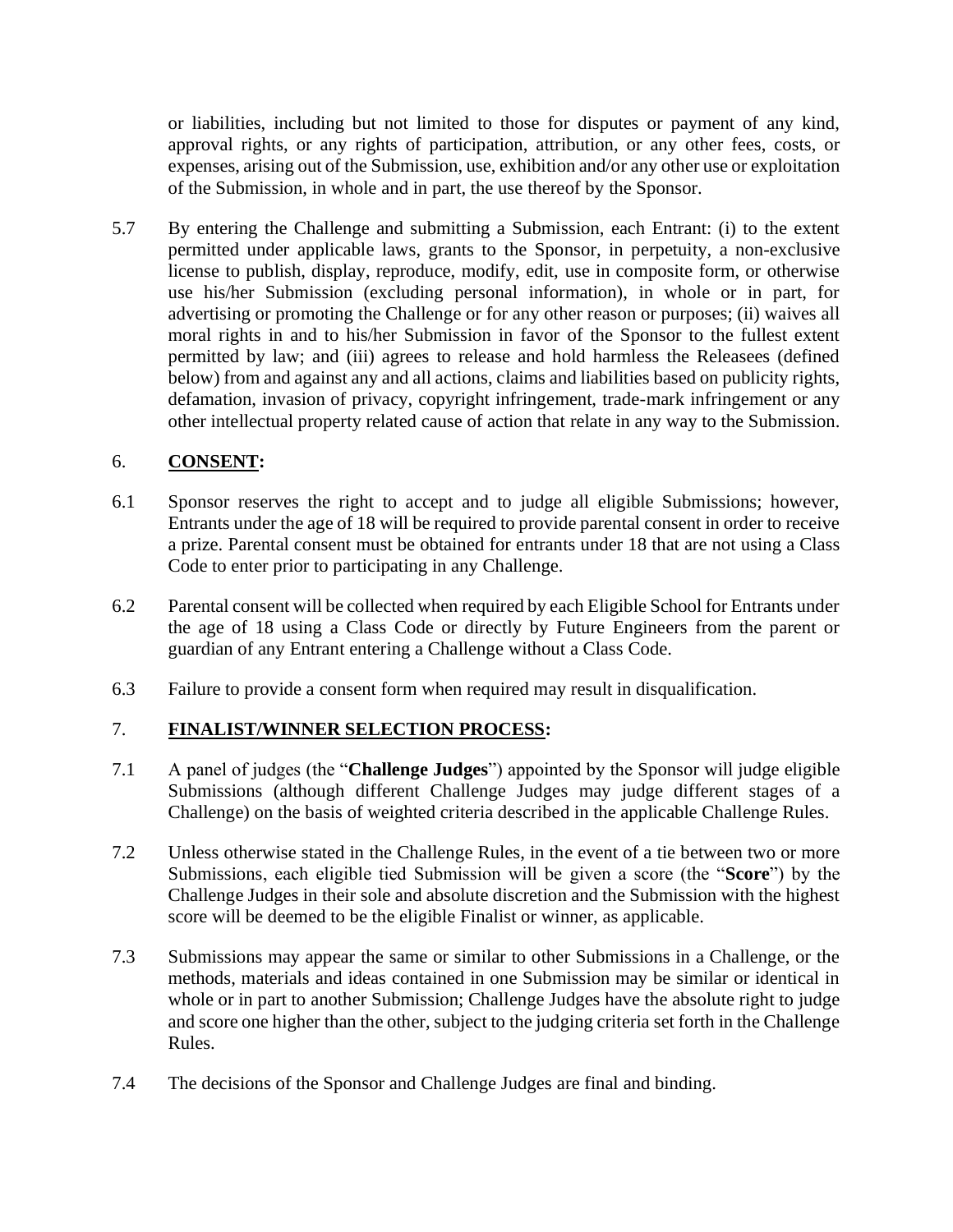## 8. **PRIZES AND APPROXIMATE RETAIL VALUES (ARV):**

- 8.1 **Prizes and approximate retail value will be described in the Challenge Rules.** Prizes may not be substituted, assigned and/or transferred, except the Sponsor reserves the right to substitute any prize (or a component thereof) with a prize of equal or greater value for any reason. As stated in the applicable Challenge Rules, trip prizes may include roundtrip air transportation within the continental U.S. if the winner resides more than 200 miles from prize location. Ground transportation may in Sponsor's discretion be provided in lieu of air transportation if winner resides less than 200 miles from prize location. Prizes won by minors may be awarded to and in the name of their parent or adult legal guardian, who will be responsible to sign release documents on behalf of themselves and their minor child. With the exception of all valid manufacturer's warranties with respect to a prize, prizes are provided "AS IS" without warranty of any kind, either express or implied, including but not limited to, the implied warranties or conditions of merchantability, fitness for a particular purpose, and non-infringement. Certain special restrictions or requirements may apply to individual prizes ("**Prize Conditions**"), which will be as stated in the Challenge Rules. Taxes and any other expenses not listed above are responsibility of winners (or if a minor, their parent or legal guardian) and not the teacher or Eligible School. Winners (or if a minor, their parent or legal guardian) will be required to complete and submit an IRS Form W-9 or the equivalent for receipt of any prize valued at \$600 or more. Allow 4-6 weeks after prize notification for receipt of the applicable prize. Prize awards are subject to verification of eligibility and compliance with these General Rules, Challenge Rules, and decisions of the Sponsor. Potential winners will receive official notification from the Sponsor and may be required to respond with additional documentation within the time required, or may be disqualified and forfeit the prize.
- 8.2 As detailed above, each winner (or if a minor, their parent or adult legal guardian) must complete, execute and return an affidavit (or declaration, as determined by the Sponsor) of eligibility, liability and publicity release, except where prohibited.
- 8.3 All Submission materials remain the property of the Entrants (unless otherwise stated in connection with a specific Challenge) but as a condition of receiving the prize, the Entrant grants to the Sponsor (and Challenge Parties if specified in the Challenge Rules) a perpetual, irrevocable, unlimited, worldwide, royalty-fee, assignable, and sublicensable right and license to use, distribute, display, exploit, commercialize, and use the Submission for any and all purposes without any further compensation (excluding personal information). By entering a Submission, Entrants grant to the Sponsor an unlimited right and license to publish, use, adapt, edit and/or modify the Submission (or any component thereof) in any way, in any and all media worldwide, in connection with the Challenge without limitation. The Sponsor may assign or sublicense all of the foregoing rights to any entity, including but not limited to those providing monetary, prizing, administrative or other support for the Challenge or any element thereof ("**Challenge Parties**" and together with the Sponsor, the "**Releasees**"). Entrants also agree that the Releasees are free to use any of the ideas, concepts, know-how, or techniques submitted as part of or in connection with a Challenge and/or Submission for any purpose, and in furtherance of any rights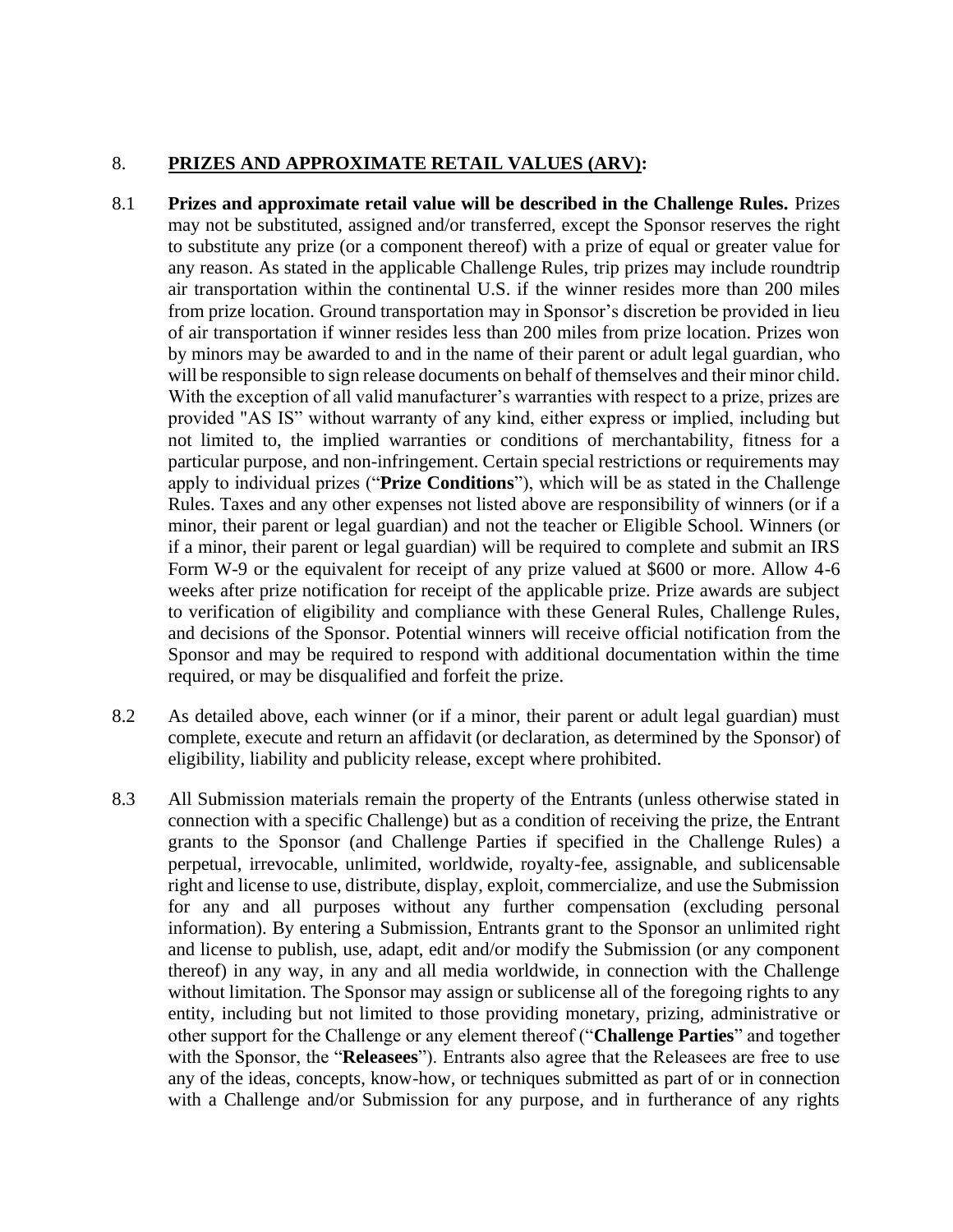granted to it in any required documentation. From time to time, a Challenge Party may require assignment of all rights in a Submission to the Challenge Party or placing of the Submission in the public domain as a Prize Condition or a condition of entry.

### 9. **GENERAL CONDITIONS**:

- 9.1 The Releasees are not responsible for and shall not be liable for: (a) electronic, hardware or software program, network, Internet or computer malfunctions, failures, or difficulties of any kind, including without limitation, Internet Service Provider (ISP) or other connection availability, server malfunction, failed computer, network, telephone, satellite or cable hardware or software or lines, or technical failure, or jumbled, scrambled, delayed or misdirected transmissions, computer hardware or software malfunctions or any human, mechanical or technical or electronic error which may occur in the collection and processing of Submissions and/or any other information, nor for the failure to collect the aforementioned information; (b) failed, incomplete, garbled or delayed computer transmissions; (c) lost, late, misdirected or incomplete Submissions, or information or mail; or (d) any force majeure, or other condition beyond Sponsor's reasonable control that may cause any Challenge or any part thereof to be disrupted or corrupted, regardless of the reason. Sponsor is not responsible for injury or damage to any person or property related to or resulting from participating in this Challenge.
- 9.2 The Sponsor reserves the right, at its sole discretion, to cancel, amend or suspend the Challenge, or any specific Challenge or any portion thereof (including, without limitation, amending these Rules or Challenge Rules), for example if artifice, fraud, viruses, bugs, technical difficulties, suspected or actual electronic tampering, or other causes could corrupt the administration, security, integrity or proper execution of the Challenge, a specific Challenge or any element thereof, in whole or in part. In the event of cancellation or suspension, notification thereof will be posted on the Website and, only if deemed fair by Sponsor in its sole and absolute discretion will prizes be awarded based all eligible Submissions legitimately received immediately prior to the event(s) causing the termination or suspension. Persons who tamper with or abuse any aspect of the Challenge, or those suspected of doing so or who may benefit indirectly or directly from such activities, or who act in violation of the General Rules or Challenge Rules, or act in any manner to threaten or abuse or harass any person, or violate Website's terms of service, as solely determined by the Sponsor, will be disqualified. The Sponsor is not responsible for any incorrect or inaccurate information whether caused by website users, tampering, hacking, or by any of the programming or equipment associated with or used in this Challenge. Any (suspected or actual) use of cheating, robotic, macro, automatic, programmed, or like Submission methods will void all such entries, and may subject that Entrant to disqualification.
- 9.3 Sponsor's decisions are final and binding in all matters and disputes relating to the Challenge and all elements thereof, including, but not limited to, interpretation and application of General Rules and Challenge Rules. For greater certainty, such matters and disputes are to be resolved in Sponsor's sole discretion. By participating, Entrants waive all rights to jury trial in any action or proceeding instituted in connection with the Challenge and the Rules. For any controversy or claim arising out of or relating to these Official Rules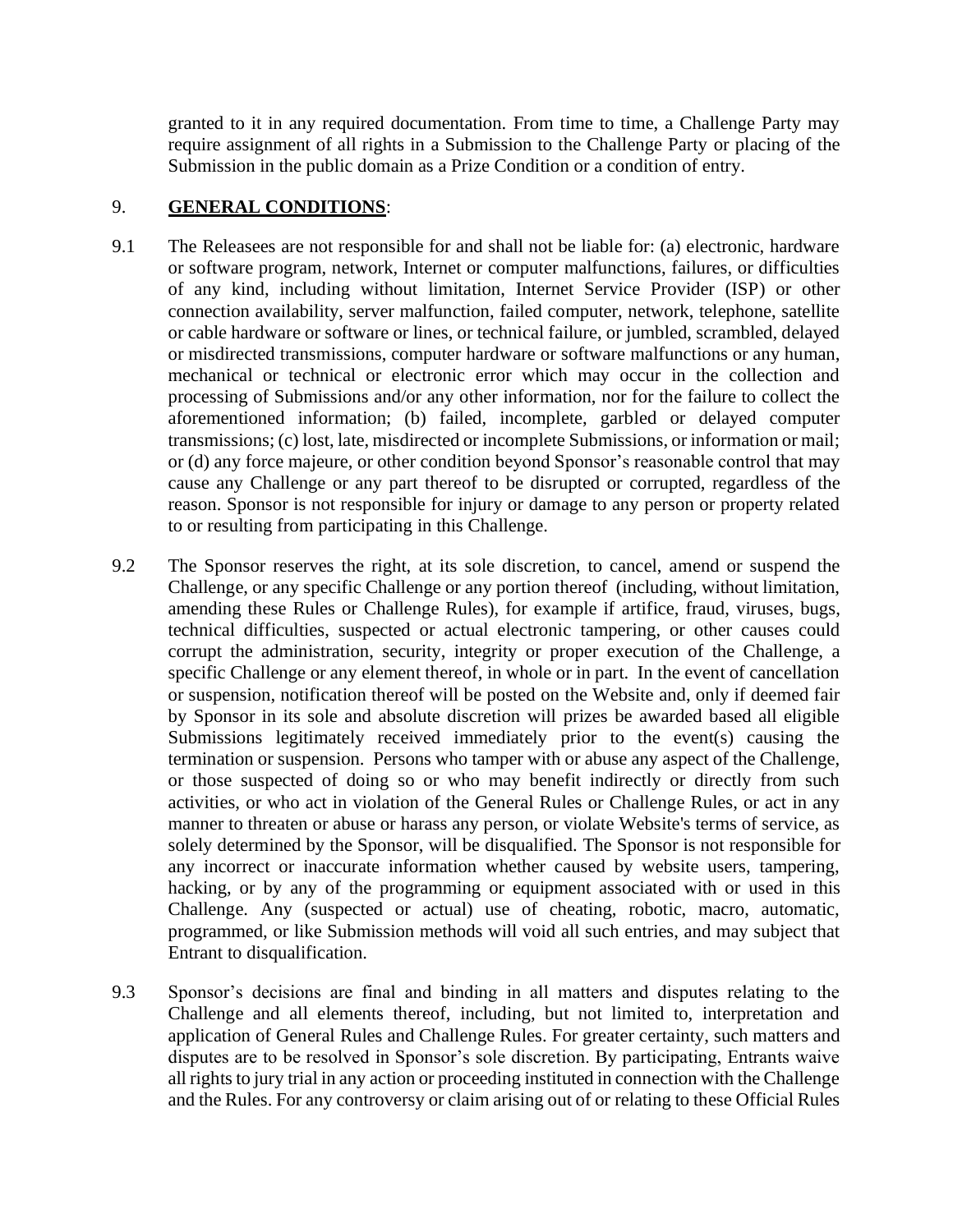and/or the Challenge or any element thereof, Entrants and Sponsor irrevocably submit and consent to binding arbitration conducted by a one-person neutral arbitrator selected by mutual agreement of the parties. Such arbitration shall be held in or closest to the County of Los Angeles, California. The arbitrator is not authorized to award indirect, incidental, consequential, punitive or other damages not measured by the prevailing party's actual outof-pocket expenses; participants waive any and all rights to have damages multiplied or otherwise increased. Each of the parties shall bear their own costs, expenses, and attorneys' fees. Judgment on the award rendered by the arbitrator may be entered in any court having jurisdiction thereof. THESE OFFICIAL RULES AND THE INTERPRETATION OF ITS TERMS SHALL BE GOVERNED BY AND CONSTRUED IN ACCORDANCE WITH THE LAWS OF THE STATE OF CALIFORNIA WITHOUT REGARD TO CONFLICT OF LAWS.

- 9.4 The Sponsor reserves the right, in its sole and absolute discretion, and without prior notice, to adjust any of the dates and/or timeframes stipulated in these Rules or Challenge Rules, to the extent necessary, for purposes of verifying compliance by any Entrant or Submission(s) with these Rules or a Challenge, or as a result of technical problems, or in light of any other circumstances including those which, in the opinion of the Sponsor, in its sole and absolute discretion, affect the proper administration of the Challenge or any element thereof as contemplated in these General Rules. All material changes to these General Rules will be posted on the Sponsor's Website.
- 9.5 In the event of any omission, discrepancy or inconsistency between the terms and conditions of these Rules and those contained in or made in connection with any Challenge and/or related materials, it is generally intended that these Rules shall prevail, govern and control the general terms and shall provide terms for any omissions, and the Challenge Rules shall control the specifics relating to that particular Challenge. These General Rules shall also control and serve to clarify any confusion, error or mistake communicated (at any time before, during, or after a Challenge or any part thereof) by any person or entity in any and all media.
- 9.6 To the maximum extent permitted by applicable law, Entrants and winners (or if minors, their parent or legal guardian) agree to release, indemnify, defend and hold harmless Releasees from and against any and all threatened or actual claims, debts, demands, actions, causes of action, suits, proceedings, judgments, settlements (whether or not litigation is commenced), obligations, damages (including without limitation wrongful death, bodily or personal injury and disability), losses, accounts, reckonings, executions, liabilities, costs and expenses (including reasonable attorney's fees), property damages and any other losses, penalties or fines whatsoever of any kind or nature, whether at law or in equity, known or unknown, asserted or un-asserted, that Entrant ever had, now have, or that may arise in the future ("**Dispute**") asserted in, arising out of or based upon participation in the Challenge, the Entry (in whole or in part), any Challenge-related activity and/or Prizerelated activity or inability to participate in/or parts thereof, the delivery, acceptance, use, mis-use of a Prize or any failure with respect thereto, personal injuries, death, damage to or destruction of property, violation of intellectual property rights, rights of publicity or privacy, defamation or portrayal in a false light (whether intentional or unintentional), whether under a theory of contract, tort (including negligence), warranty or other theory,